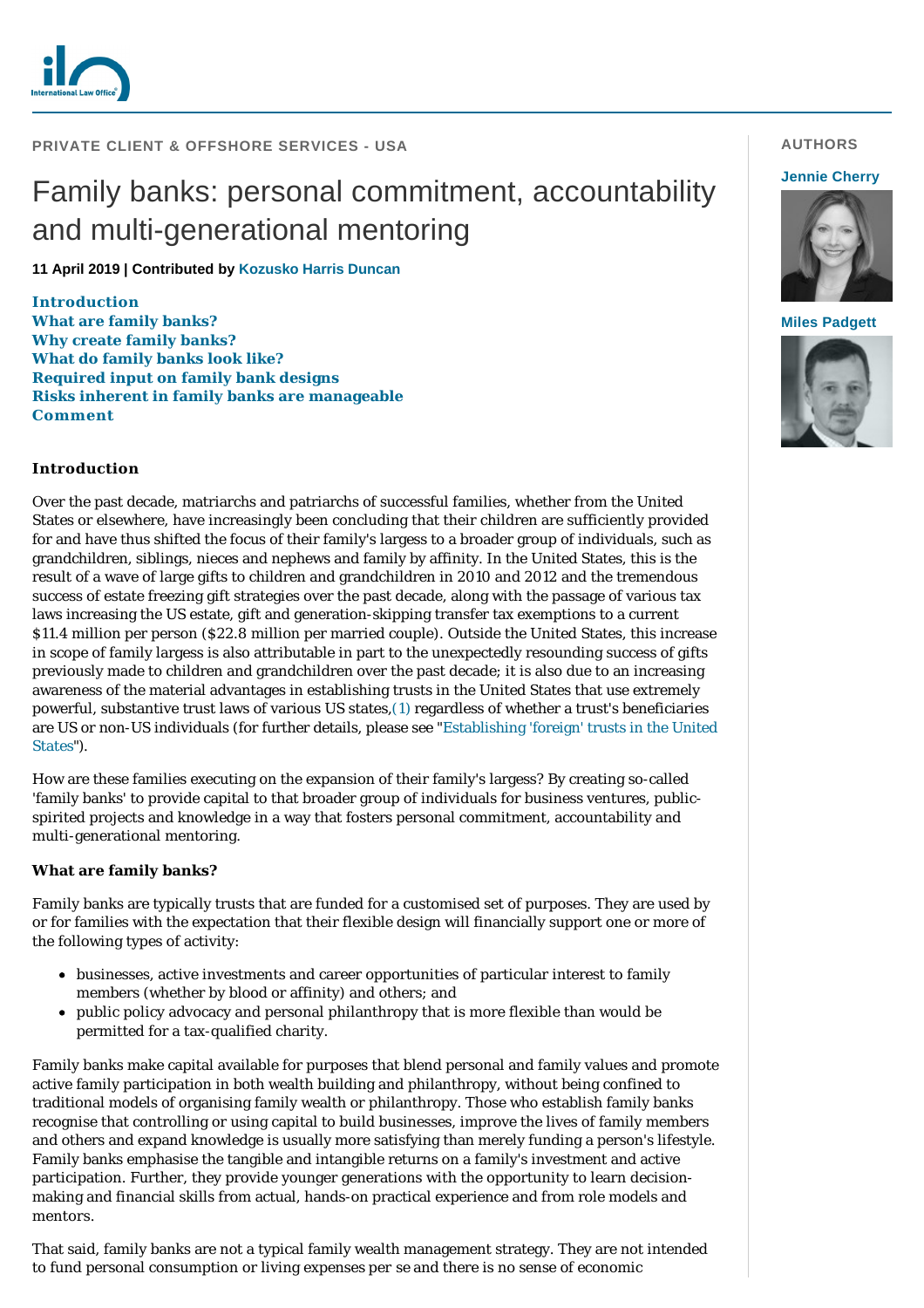entitlement. Similarly, they are not intended to fund traditional charity, because, unlike a taxqualified charity, there are few constraints on the family's ability to define the use of funds, whether to finance profit-making endeavours or public-spirited projects. Notably, family banks are also not so-called 'incentive trusts'; there is no 'if you do x, then you get y' formula.

Rather, a family bank is a pool of capital available to family members and others who have demonstrated that they can put that capital to productive use. Potential beneficiaries must demonstrate that they meet these requirements before receiving any assistance, similar to a grant process or a loan application process for a small business. Further, they must meet these requirements on an ongoing basis, thus creating a system of accountability from inception to completion.

# <span id="page-1-0"></span>**Why create family banks?**

Those who create family banks often do so because they believe that it is more satisfying to use capital to build businesses or careers, improve the lives of family members and others and expand knowledge. These individuals believe that, through financial support and mentoring, they can:

- foster commitment in their family members (whether by blood or affinity) and others and encourage them to actively participate in building wealth, being philanthropic and enhancing their communities; and
- provide a user-friendly process by which the individuals above can receive multigenerational mentoring from peers or qualified family members.

### <span id="page-1-1"></span>**What do family banks look like?**

Family banks can be customised to fit a family's agenda. While the family bank's design must accommodate tax costs, particularly in the United States, but also certain other jurisdictions if applicable, tax issues should not limit the use of funds, as is the case in most family wealth structures today. The following elements are commonly inherent in family banks:

- Structure many individuals create family banks using trusts as the basic platform. As such, an administrative trustee will often be responsible for meeting certain basic requirements (eg, filing tax returns, if required, and arranging custody for assets) and an independent protector will replace fiduciaries that are not performing properly. Decisions regarding whether and to what extent to grant applications for funds, as well as ongoing monitoring of prior grants (including investments), are handled by a committee consisting of specially appointed peers, colleagues and qualified family members who possess in the aggregate the necessary investment and mentoring skills and relationships with the family.
- Funding many individuals fund their family banks with direct gifts of liquid assets and venture capital investments that no longer have capital commitments or vesting issues. Thus, family banks are often funded without future good and services tax consequences, and for those in the United States, at little to no gift tax cost. In each case, there is no charitable deduction to reduce or avoid taxes.
- US taxation family banks, if they are to benefit US persons, are generally established as US domestic non-grantor trusts and are subject to US federal income taxes, and distributions to applicants are taxed to the beneficiaries as income in a particular year to the extent that the family bank has distributable income for that year. Loans to individuals are subject to the usual tax rules for intra-family loans, while direct investments in new businesses are treated favourably (as expected). In all events, while taxes are sometimes the cost of flexibility, they are always manageable as a practical matter (for further details on US taxation of trusts please see the "[Overview \(March 2018\)"](https://www.internationallawoffice.com/gesr.ashx?l=8C9T6M4)).
- Non-US taxation income earned by a family bank established as a foreign grantor trust by a non-US grantor is attributed to the grantor during the grantor's lifetime and so is generally subject only to US withholding tax on US source income. Distributions to applicants are not taxable to the beneficiaries, although US beneficiaries will have a Form 3520 reporting requirement. Following the death of the non-US grantor, the family bank is already situated in the United States and can continue as a US domestic non-grantor trust if the trust benefits US persons. If the family bank is to benefit non-US persons, even more flexibility is possible.
- Reporting family banks can be created as so-called 'quiet trusts' if the individual decides that this is appropriate. Thus, the broad groups of individuals listed as beneficiaries are not entitled under applicable law to receive reports or accounts. Instead, those reports are sent to the protector, who is responsible for:
	- receiving those reports and acting accordingly on behalf of those beneficiaries; and
	- ultimately determining when and to what extent beneficiaries should become informed about the family bank.

### <span id="page-1-2"></span>**Required input on family bank designs**